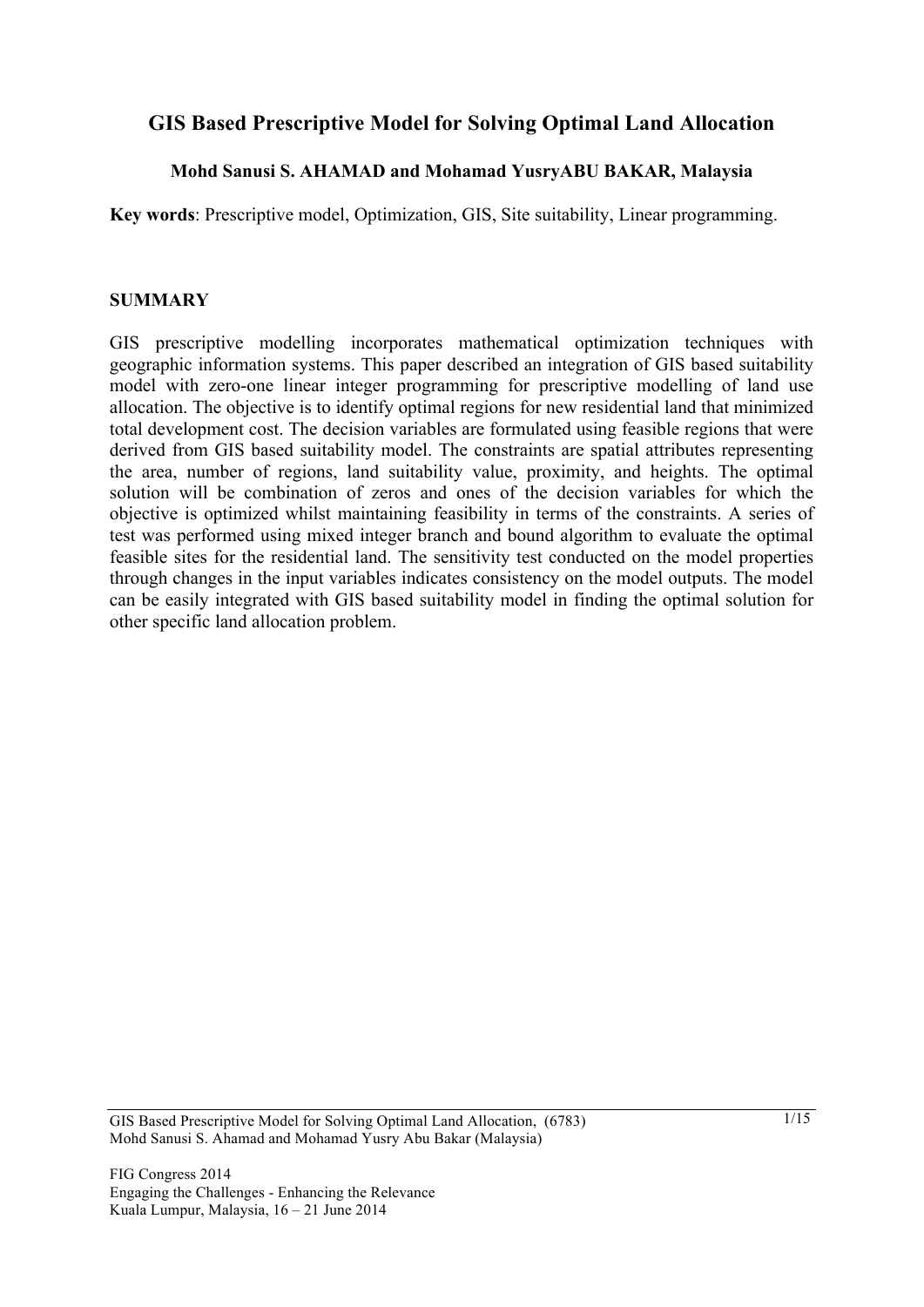# **GIS Based Prescriptive Model for Solving Optimal Land Allocation**

## **Mohd Sanusi S. Ahamad and Mohamad Yusry Abu Bakar**

# **1. INTRODUCTION**

GIS based suitability model determines the suitability of a given location for a defined use on the basis of its physical, economic, social, and environmental characteristics. This model has turn into a standard part of planning analysis at many scales. It was developed in order to connect spatially independent factors within the environment and, consequently, to provide a more unitary view of their interactions (Steiner et al. 2000). The model has been widely used in a variety of planning and decision-making situations including landfill sitting (Natesan and Suresh 2002, Bilgehan et al., 2010, Giancarlo et al., 2009), waste disposal management (Basnet et al., 2001), recreational facilities setting (Kliskey, 2000), coastal zone management (Fabbri, 1998), and definition of protected areas (Villa et al., 2002). A comprehensive and critical monograph surveys techniques for GIS-based suitability mapping and modelling has been described by Malczewski (2004). Such techniques include the Boolean overlay operations for conjunctive and disjunctive screening of feasible alternatives (Malczewski, 2000), weighted linear combinations and simple additive weighting (Eastman, et al.1995), ideal point methods (Anchen, et al. 1997), concordance analysis (Joerin et al. 2001), analytical hierarchy processes (AHPs) (Forman and Gass, 2001), and ordered weighted averaging (Jiang and Eastman 2000).

A main drawback of this model is that it cannot determine the most optimal site amongst feasible locations. Optimal site selection is a problem of selecting, from a set of feasible sites, the group of sites that best achieves a pre-specified set of goals or objectives, within specific constraints (Robert et al., 2000). In engineering terms, it is the process of selecting a set of sites among a set of spatial locations. This problem is normally accounted in infrastructure planning sectors, for example, in the planning of new towns, the location of a new facility, or the precise selection of a construction site. To encounter this problem, a prescriptive form of defining the most optimal location has to be addressed. Prescriptive modeling in land use planning attempt to "prescribe or optimize land use patterns to meet desired planning goals subject to various physical, environmental, economical, and social constraints" (Sharpe et al., 1982,). In other word, prescriptive models typically have objective function(s) that provides the criterion for optimizing a system and generally developed using various mathematical programming techniques namely linear or non-linear programming, and integer programming (Riveira and Maseda, 2006).

### **2. GIS PRESCRIPTIVE MODEL**

GIS prescriptive models are developed through integrating mathematical optimization techniques for the acquisition of attribute data with geographic information systems for mapping of the results. Chuvieco (1993) introduced linear programming as a tool for spatial modelling within a GIS to solve the minimisation of rural unemployment using technical, financial and ecological constraints. GIS models in the optimization of land use allocation problems involve proficient distribution of activities over feasible sites in order to meet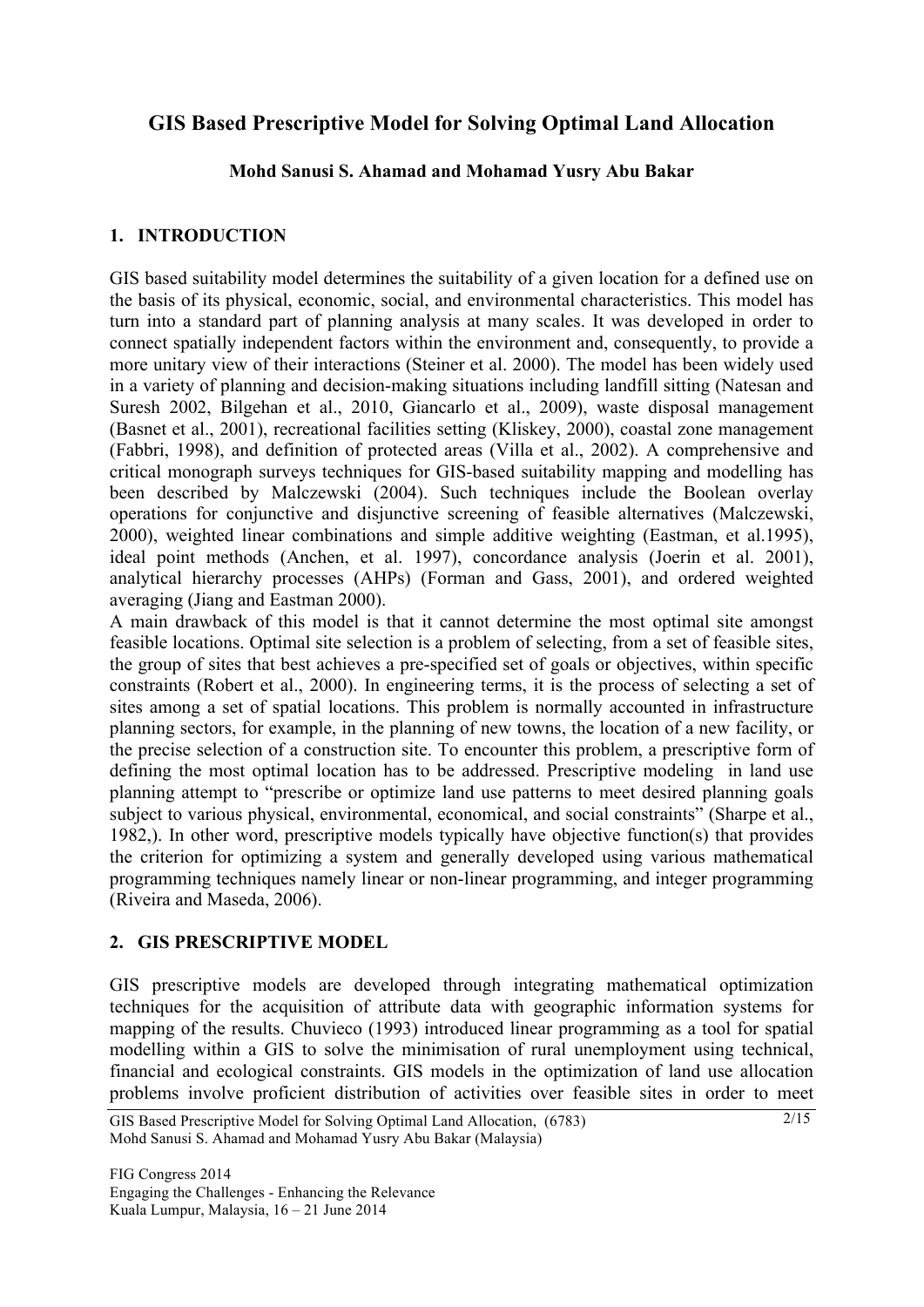demand and maintain physical, economic, environmental, or social constraints. Models involving allocation of spatial activities are not distinctive. It extent over areas such as urban and regional planning, forest management, reserve design, site restoration, facility location, land acquisition, or waste landfill siting (Aerts et al., 2003, Williams 2002, Williams and ReVelle 1996, Benabdallah and Wright 1992, Gilbert et al., 1985, Tomlin and Johnston 1988, Wright et al. 1983). Eastman et al., (1995) developed a decision support module for solving land allocation problems. The tools were developed for the IDRISI geographic analysis software system and are capable of solving multiple objective land allocation problems with either complementary or conflicting objectives. Jeroen, et al., (2003) address the use of spatial optimization techniques for solving multi-site land-use allocation (MLUA) problems, where MLUA refers to the optimal allocation of multiple sites of different land uses to an area. The problem was solved using four different integer programs (IP), of which three are linear integer programs. The IPs is formulated for a raster-based GIS environment and is designed to minimize development costs and to maximize compactness of the allocated land use. Zielinska, et al., (2008) examined the applicability of spatial optimization as a generative modelling technique for sustainable land-use allocation. The test was specifically on whether spatial optimization can be used to generate number of compromise spatial alternatives that are both feasible and different from each other. The new spatial multiple objective optimization model, encourages efficient utilization of urban space through infill development, compatibility of adjacent land uses, and defensible redevelopment.

#### **2.1 Optimization in Land Use Allocation**

Optimization is an activity that aims to finding the best or optimal solution to a problem (Killen, 1983). The task can be expressed using mathematical notation and solved by mathematical programming. In mathematical form, an optimization problem is viewed as finding the values for a set of decision variables  $x_1, x_2, \ldots, x_n$  in order to:

Optimize: 
$$
f(x_1, x_2, \ldots, x_n)
$$
  
Such that:  $g(x_1, x_2, \ldots, x_n) \le \text{ or } = \text{ or } \ge \text{ b}$   
For  $i = 1, \ldots, m$  (1.0)

where  $f(x_1, x_2, \ldots, x_n)$  is some mathematical expression involving ndecision variables,  $g$  $(x_1, x_2, \ldots, x_n)$  for  $i = 1, \ldots, m$  represent the left hand sides of the m constraints, and b<sub>i</sub> for  $i = 1, \ldots, m$  are given fixed variables which occur on the right hand side of the m constraints. The optimization task involves either maximisation or minimisation and the constraints involve equalities or inequalities. In the context of planning, the decision variables, under consideration for example amounts of land to be assigned to various land uses, cannot take negative values.

Therefore, the condition,  $x_j \ge 0$  for  $j = 1,...,n$  is usually added to the mathematical expression. The optimal solution is values of decision variables  $x_1, x_2, \ldots, x_n$  that satisfy the constraints and for which the objective function attains a maximum (or minimum). The optimization problems are not solved analytically but by means of explicit formula. In normal cases, appropriate computational technique (numerical procedures) of optimization is used. Techniques normally used are for example linear and non-linear programming, integer

GIS Based Prescriptive Model for Solving Optimal Land Allocation, (6783) Mohd Sanusi S. Ahamad and Mohamad Yusry Abu Bakar (Malaysia)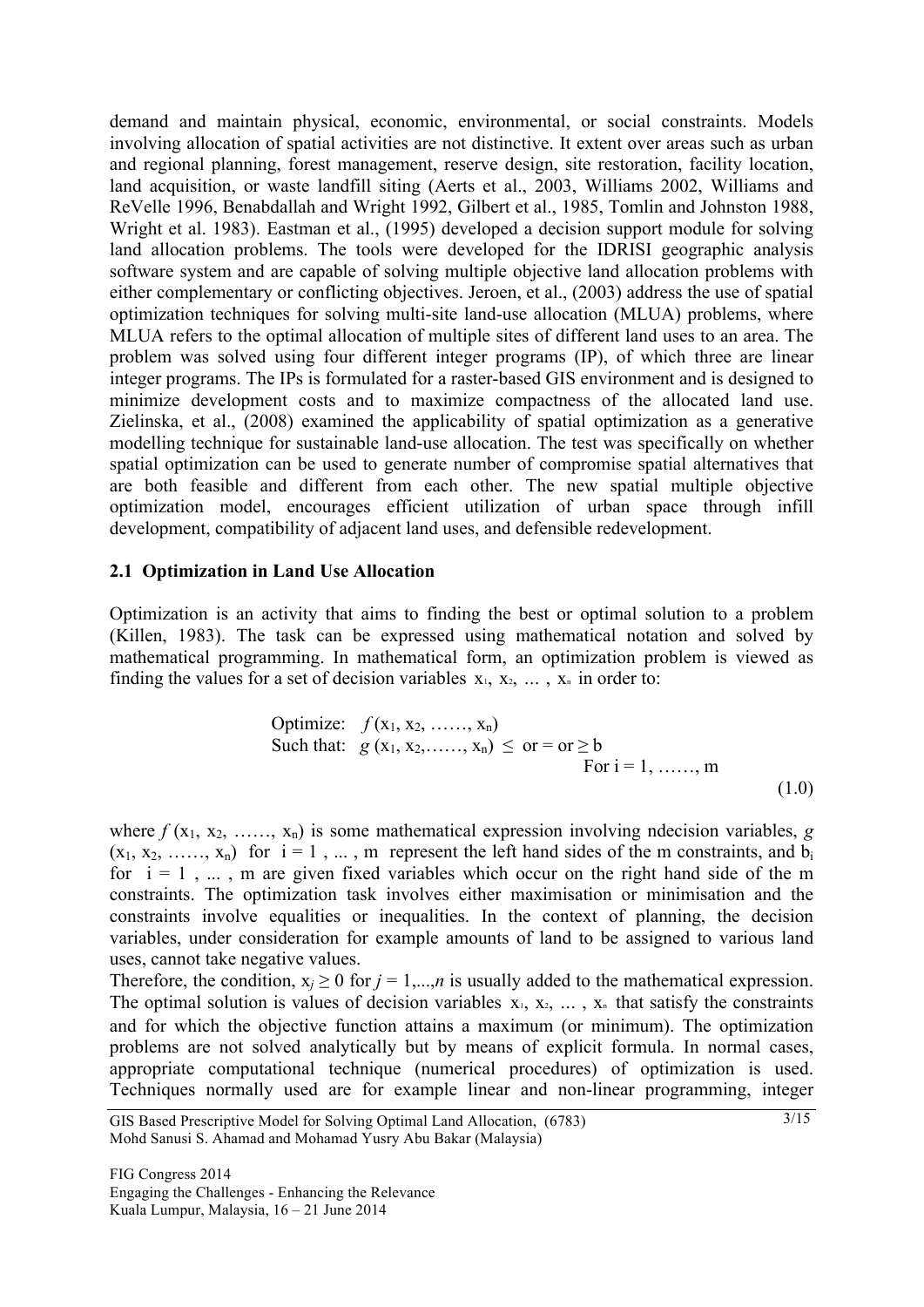programming, and stochastic or probabilistic programming. In searching for optimal solution, one has to differentiate between a single objective optimization and a multi-objective optimization problem. A single objective optimization usually has a single-valued unique solution. The solution to multi-objective problem is, as a rule, not a particular value, but a set of values of decision variables. For each element in the set, none of the objective functions can be further increased without a decrease of some of the remaining object functions. Every such value of a decision variable in this case is referred as pareto-optimal. There is generally no single optimal solution to the formulation of problems with a collection of objective functions (Goicoecha et al., 1982).

In this paper, we search for a single objective optimization in the context of optimum land use allocation. The optimal solution was land area (regions) that minimised the total development cost. Here, the constraints was represented by total required area, number of regions needed, maximum total land suitability value, minimum total proximity, and minimum total heights. Assignment of decision variables was represented by the feasible regions obtained through an earlier GIS suitability model carried out on a hypothetical problem of determining feasible areas for residential purposes in the state of Penang, Malaysia (Ahamad and Rabiah, 2009; Ahamad et al., 2006). The mathematical programming model for the optimization problem was presented in the form of a single objective function. The decision variables in this case are linear and provide a zero-one solution to the mathematical programming problem. A zeroone solution provides a 'yes or no' answer to an optimal solution, for example 'to select or not to select a particular region'. The most appropriate numerical computation technique was found to be linear integer programming that takes integer zero-one decision variables with linear constraints. The basic concept and understanding of zero-one integer linear programming is explained in the following section.

# **2.2 Zero-One Linear Integer Programming**

The overall structure of a zero-one programming problem as described by Killen (1983) possesses an important property that is absent from the integer programming equivalent. Since each decision variables must equal either zero or one at optimality, therefore the number of possible solutions that will be optimal is limited. Specifically, for a problem involving (n) decision variables, there are  $(2^n)$  possible solutions. The search for optimal solution in zeroone programming is in fact the search for combination of zeros and ones for the decision variables for which the objective is optimised whilst maintaining feasibility in terms of the constraints. A common method in dealing with zero-one programming problem is the branch and bound algorithm (Mavrotas and Diakoulaki, 1998). This algorithm uses a combinatorial procedure in its attempt to pursue an efficient search through the possible combinations of integer zero-one solutions. Branch and bound refers to a search process that requires the set of possible solutions to be countable and finite. One disadvantage of this method is that it requires a large number of problems and associated solutions to be stored simultaneously. However, the problem has been solved by employing backtrack programming techniques that obviates the need to retain such large numbers of solutions simultaneously (Christelle et al., 2000).

GIS Based Prescriptive Model for Solving Optimal Land Allocation, (6783) Mohd Sanusi S. Ahamad and Mohamad Yusry Abu Bakar (Malaysia)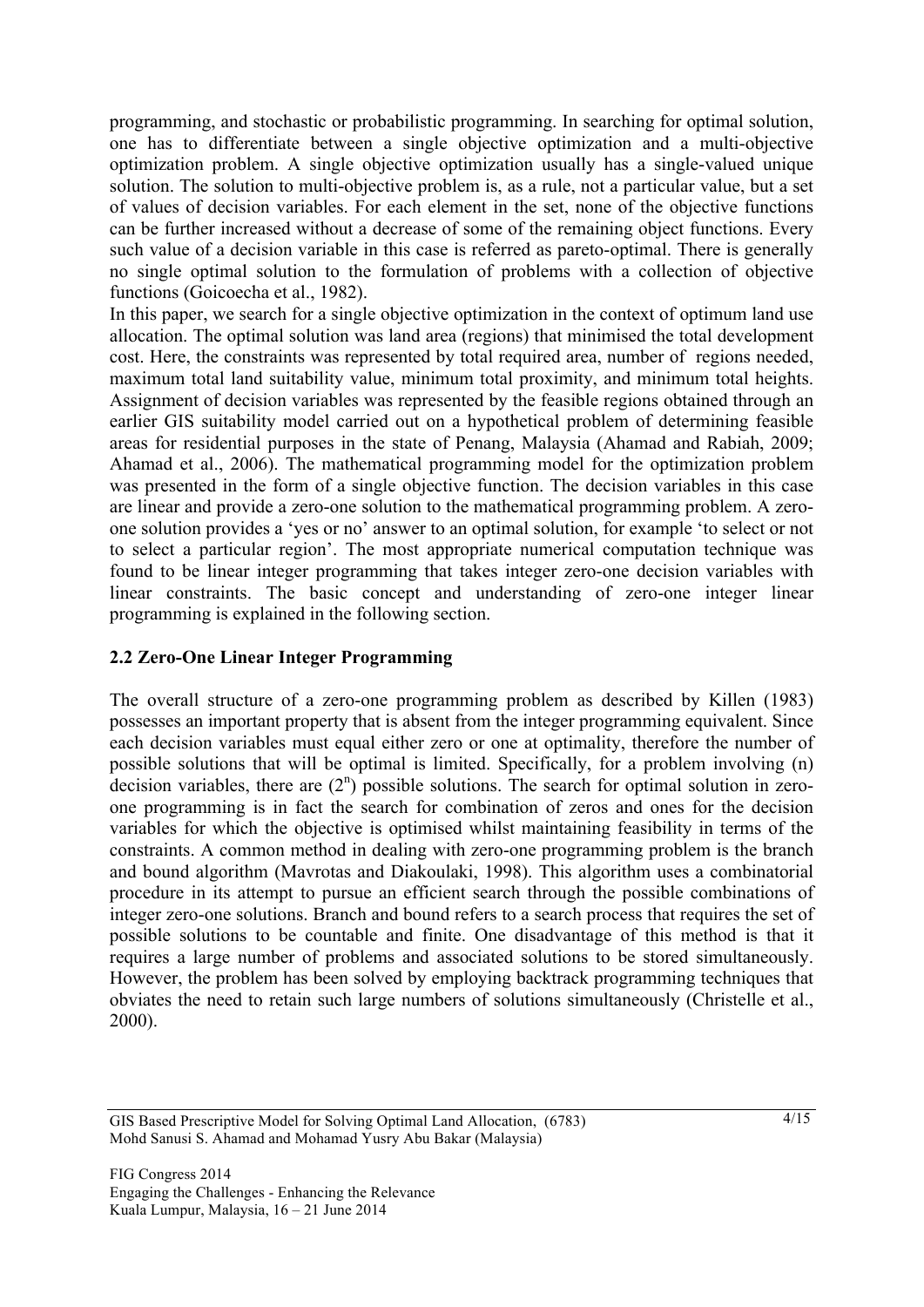#### **2.3 Branch and Bound Algorithm**

The branch and bound method is a solution strategy in optimization problems. It has ability to eliminate large groups of potential solutions to a problem without explicitly evaluating them. Thesen (1978) described three major reasons in the acceptance of branch and bound algorithms:

- 1. The method is conceptually simple and easy to understand.
- 2. The method is easily adaptable to a wide range of different problem situations.
- 3. The method is well suited for computer implementation.

The branch and bound strategy is based on the premise that the problem to be solved has the properties of combinatorial nature, branchability, rationality, and boundability. These properties are exploited by the branch and bound concept to implicitly and explicitly construct a tree describing all solutions to the problem, and conduct a guided search in this tree for the best solution. To illustrate a simple branch and bound strategy, an example of a zero-one integer programming problem taken from Bunn (1982) is presented.

Maximise 
$$
Z = x_1 + x_2 + x_3
$$
  
\nSubject to  $3x_1 + 2x_2 + 3x_3 \le 4$   
\n $x_1 + x_2 + 2x_3 \ge 2$   
\n $x_i = 0$  or 1, for  $i = 1, 2, 3$  (2.0)

The variables  $x_1, x_2, x_3$  can only take on two values, namely 0 or 1, and therefore the number of possible solutions is  $2<sup>3</sup>$ . The possible solution to the problem is presented by a sequential branching process, or tree search as shown in Figure 1.



Figure 1. Branching decomposition by tree structure in branch and bound algorithm (Adopted from Bunn, 1982)

Once the underlying structure is developed, the success of the branch and bound algorithm then depends on the extent to which many of the branches do not have to be pursued to their

GIS Based Prescriptive Model for Solving Optimal Land Allocation, (6783) Mohd Sanusi S. Ahamad and Mohamad Yusry Abu Bakar (Malaysia)

FIG Congress 2014 Engaging the Challenges - Enhancing the Relevance Kuala Lumpur, Malaysia, 16 – 21 June 2014

5/15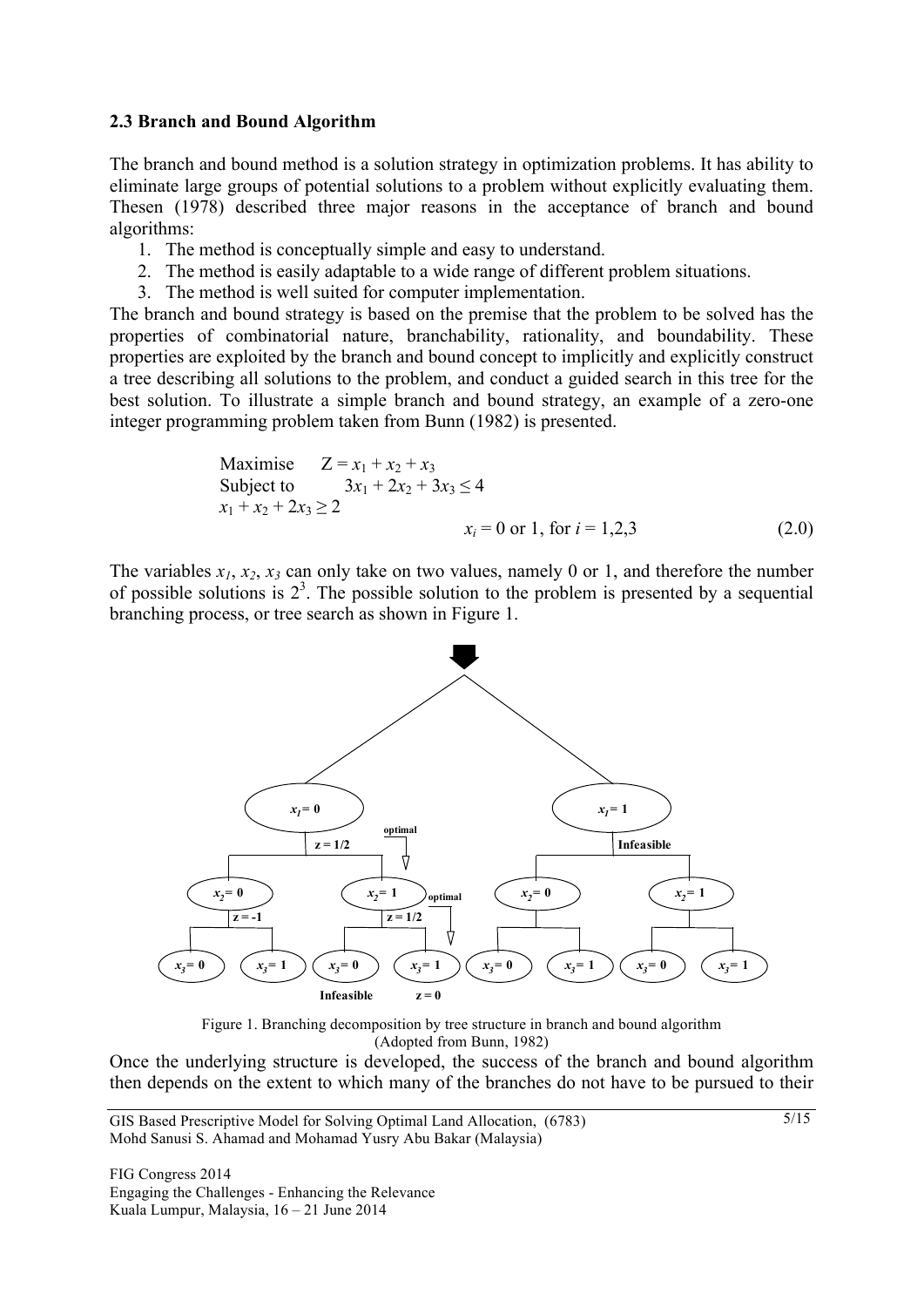extremities. If a bound on the best attainable solution emerging from one level can be identified and is less than some other best solution already obtained, then that branch need not be investigated further. This bounding principle is fundamental to the economy of the procedure. To demonstrate how the principle works, the zero-one integer problem above is solved for  $x1 = 0$  node and the integer constraints relaxed. When the relaxed problem is solved, the values for  $x_2 = 1$ ,  $x_3 = 1/2$ , and  $z = 1/2$ . The value of  $z = 1/2$  is therefore an upper bound on any solution emanating from this node. As each branch is pursued, more constrained problem is related for which the optimum cannot be greater than the relaxed constraints. The upper bound for  $x_1 = 1$  node is similarly computed and the result gives an infeasible solution. Therefore, branches from  $x_1 = 0$  node are only considered. For  $x_2 = 0$  node, the relaxed problem is solved with  $x_1 = 0$ , and  $x_2 = 0$ , which gives  $z = 1/2$  for  $x_3 = 1/2$ . Since the upper bound for  $x_2 = 1$  node is greater than that for  $x_2 = 0$  node, this node is therefore pursued. There are two extremities to consider from here,  $\{(x_i = 0) \Rightarrow \text{infeasible}\}\$  and  $\{$  $(x_3 = 1) \implies (z = 0)$ . Hence, the solution  $x_1 = 0$ ,  $x_2 = 1$ ,  $x_3 = 1$  gives a higher values  $(z = 0)$ than the upper bound for node  $x_2 = 0$ . Therefore, it is not necessary to backtrack and investigate any further branches. The optimal solution to the original problem is only identified by solving six relaxed sub-problems instead of all eight possible combinations. In general, branch and bound method commences by fixing a lower bound (maximisation) or upper bound (minimisation) on the optimal solution. In the case of a problem involving many variables, the number of computations required can be reduced considerably if an efficient bound can be determined at the outset or at least early in the calculations (Killen, 1983). Despite potential storage space difficulties which can reach serious proportions in the solution of real world problems, the branch and bound approach has generally proved useful for solving large problems of the type most commonly encountered by geographers and planners. This paper applies the branch and bound algorithm available in MS-Excel Solver to test and evaluate the optimal feasible regions for the residential. Excel solver is an 'Add-in' that solves problems related to various methods in Linear Programming. For a given problem, Excel solver can run various permutations and combinations and find out the best possible solution. For comparison purposes, a source code that uses mixed integer branch and bound algorithm in turbo C++ contributed by Eindhoven University of Technology, Netherlands (Notebaert, and Eikland, 2008) is applied consecutively.

### **3. OPTIMAL LAND ALLOCATION MODEL**

A mathematical programming model for a single objective land use allocation is described. The model's objective was to identify regions that minimised the cost utility while satisfying some specified constraints. The decision variable is represented by the clustered cell configuration defined as feasible regions obtained from GIS suitability model. The problems presented were selection of optimal feasible regions for the development of residential land use.

GIS Based Prescriptive Model for Solving Optimal Land Allocation, (6783) Mohd Sanusi S. Ahamad and Mohamad Yusry Abu Bakar (Malaysia)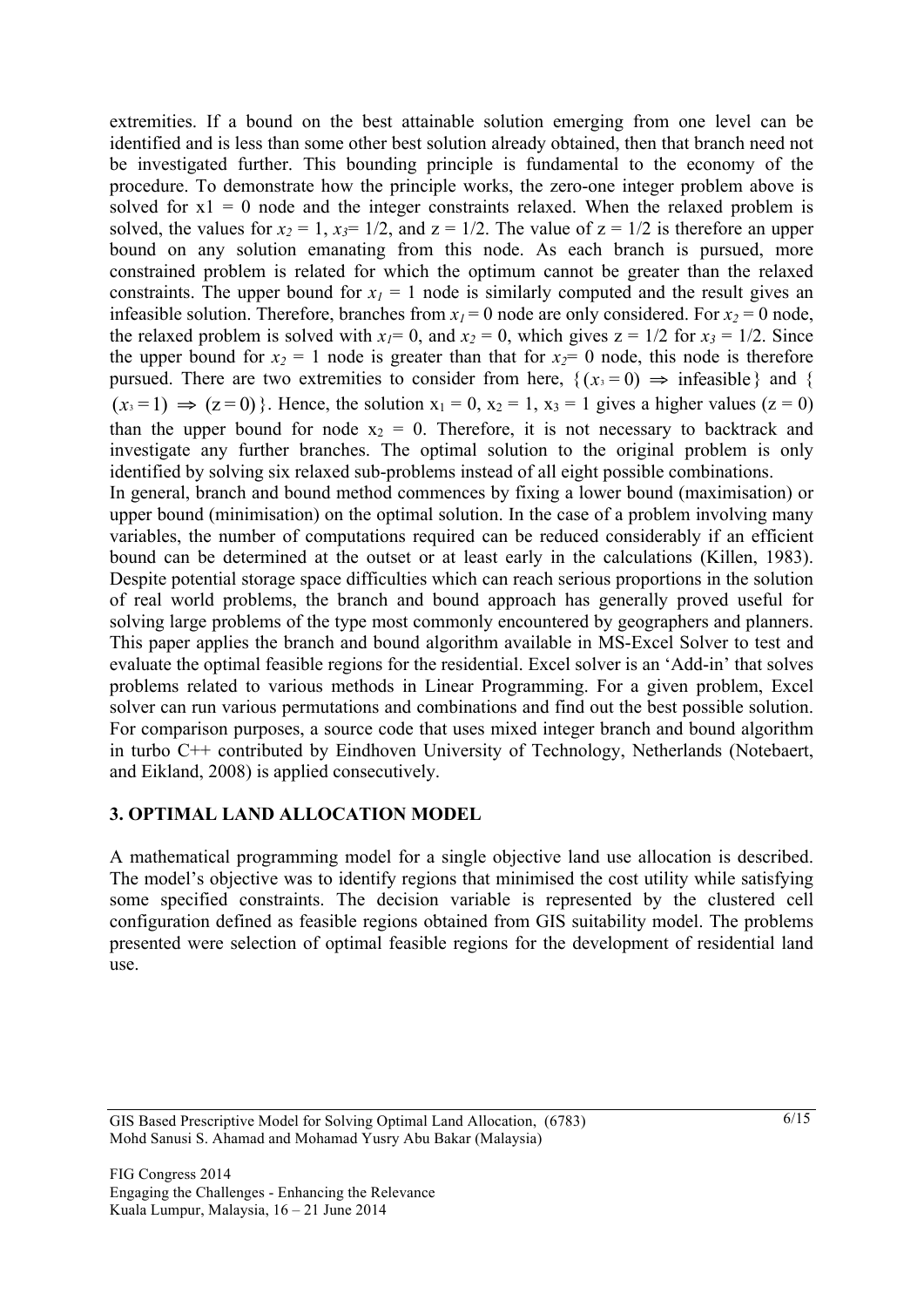#### **3.1 Model Formulation**

Minimise 
$$
C_i = \sum_{i=1}^{N} cx_i
$$
  
\nSubject to:  $\sum_{i=1}^{N} ax_i \ge a_{min}$ ;  $\sum_{i=1}^{N} ax_i \le a_{max}$   
\n $\sum_{i=1}^{N} sx_i \ge S$ ;  $\sum_{i=1}^{N} px_i \le P$   
\n $\sum_{i=1}^{N} hx_i \le H$ ; and  $x \in (0,1)$  (3.0)

The land use allocation problem is expressed in its entirety as a binary (0-1) linear integer programming

where  $C_i$  is the total land development cost,  $N$  is the total number of feasible regions,  $x_i$  is 1 if allocate region *i*, and 0 otherwise, *ci* is the land cost of feasible region *i*, *ai*is thearea of feasible region *i*, *amax*is the maximum required area, *amin*isthe minimum required area, *si*is the average suitability value of feasible region *i*, *S* is the total maximum suitability value required, *P* is the minimum total proximity achievable, and *H* is the minimum total average height of selected regions. The objective of the above equation is to minimise the total land development cost of the regions allotted to residential land use. The area constraints limit the total area of regions to be allocated, the proximity and height constraints ensures that the regions selected will be nearest to transportation and lowest in heights, and the suitability constraint maximised the total average suitability value (suitability index) of the regions. The model will identify a set of optimal feasible regions that satisfy the objective function and constraints.

#### **3.2 Model Implementation**

The solution approach to the given model is depicted by the flowchart in Figure 2. Spatial database query module called EXTRACT in IDRIS-GIS software was performed to extract numerical attribute values of 42 feasible regions obtained from GIS suitability model inauthor's previous project (Ahamad and Rabiah, 2009)as shown in Figure 3. The module extracts summary statistic of average attribute values from criterion maps used in the suitability model. The attributes are the total land cost per region, average suitability value, average proximity value, average heights, and area of selected regions. These attributes has been considered to minimise the total land development cost of residential land use

GIS Based Prescriptive Model for Solving Optimal Land Allocation, (6783) Mohd Sanusi S. Ahamad and Mohamad Yusry Abu Bakar (Malaysia)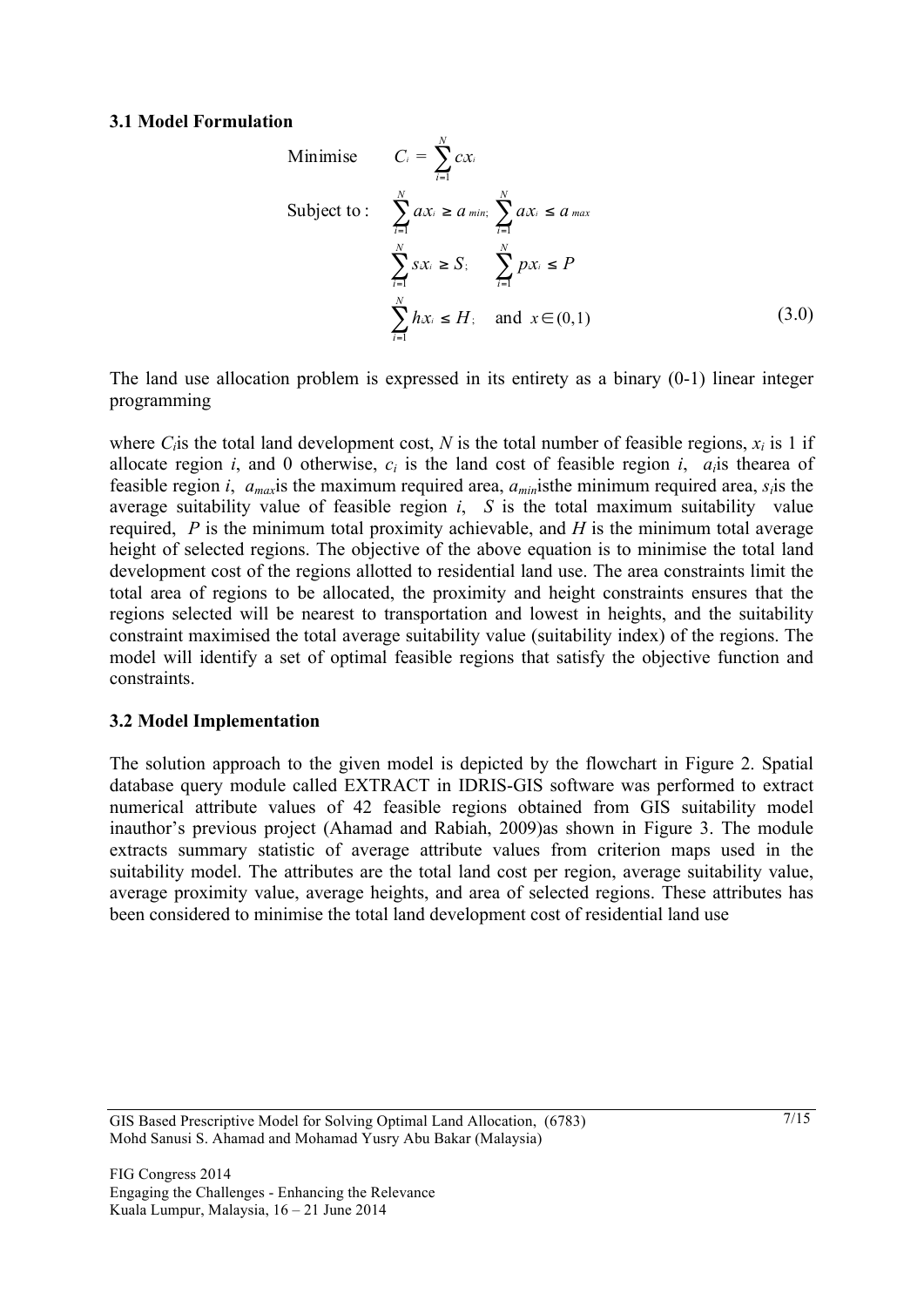

Figure 2. GIS based prescriptive model for solving optimal land use allocation

| R              | LC | ST  | н              | P    | A  | Rgn                                                                   | LC | ST  | н   | P    | А  |
|----------------|----|-----|----------------|------|----|-----------------------------------------------------------------------|----|-----|-----|------|----|
| $\mathbf{1}$   | 5  | 176 | 43             | 364  | 11 | 22                                                                    | 12 | 149 | 168 | 310  | 24 |
| $\overline{2}$ | 39 | 193 | 37             | 341  | 13 | 23                                                                    | 5  | 190 | 49  | 553  | 10 |
| 3              | 36 | 184 | 58             | 392  | 12 | 24                                                                    | 48 | 169 | 95  | 725  | 67 |
| 4              | 36 | 187 | 4              | 297  | 12 | 25                                                                    | 9  | 195 | 76  | 884  | 17 |
| 5              | 8  | 163 | 61             | 235  | 16 | 26                                                                    | 22 | 177 | 20  | 209  | 22 |
| 6              | 46 | 179 | 88             | 606  | 15 | 27                                                                    | 11 | 182 | 97  | 1005 | 23 |
| 7              | 59 | 183 | $\overline{4}$ | 507  | 20 | 28                                                                    | 28 | 183 | 20  | 311  | 28 |
| 8              | 14 | 159 | 82             | 320  | 28 | 29                                                                    | 7  | 165 | 88  | 608  | 15 |
| 9              | 7  | 170 | 76             | 842  | 14 | 30                                                                    | 7  | 163 | 33  | 138  | 14 |
| 10             | 7  | 184 | 61             | 1209 | 14 | 31                                                                    | 6  | 175 | 47  | 556  | 11 |
| 11             | 24 | 170 | 24             | 392  | 48 | 32                                                                    | 15 | 181 | 53  | 294  | 31 |
| 12             | 8  | 168 | 23             | 167  | 16 | 33                                                                    | 5  | 174 | 36  | 352  | 10 |
| 13             | 11 | 154 | 27             | 956  | 21 | 34                                                                    | 10 | 192 | 19  | 180  | 10 |
| 14             | 7  | 151 | 24             | 889  | 14 | 35                                                                    | 26 | 183 | 18  | 169  | 26 |
| 15             | 13 | 168 | 67             | 1200 | 27 | 36                                                                    | 12 | 193 | 34  | 210  | 25 |
| 16             | 6  | 160 | 270            | 1144 | 12 | 37                                                                    | 10 | 181 | 33  | 458  | 19 |
| 17             | 8  | 166 | 28             | 440  | 16 | 38                                                                    | 8  | 173 | 35  | 394  | 15 |
| 18             | 9  | 168 | 34             | 765  | 17 | 39                                                                    | 13 | 175 | 39  | 164  | 25 |
| 19             | 11 | 172 | 36             | 448  | 23 | 40                                                                    | 7  | 181 | 29  | 169  | 14 |
| 20             | 30 | 160 | 125            | 357  | 50 | 41                                                                    | 38 | 180 | 18  | 358  | 38 |
| 21             | 31 | 170 | 66             | 325  | 51 | 42                                                                    | 7  | 154 | 66  | 1069 | 13 |
|                |    |     |                |      |    | R-region, LC-land cost, ST-Suitability, H-height, P-Proximity, A-Area |    |     |     |      |    |



Figure 3. The locational and attributes of 42 feasible regions from GIS suitability model

GIS Based Prescriptive Model for Solving Optimal Land Allocation, (6783) Mohd Sanusi S. Ahamad and Mohamad Yusry Abu Bakar (Malaysia)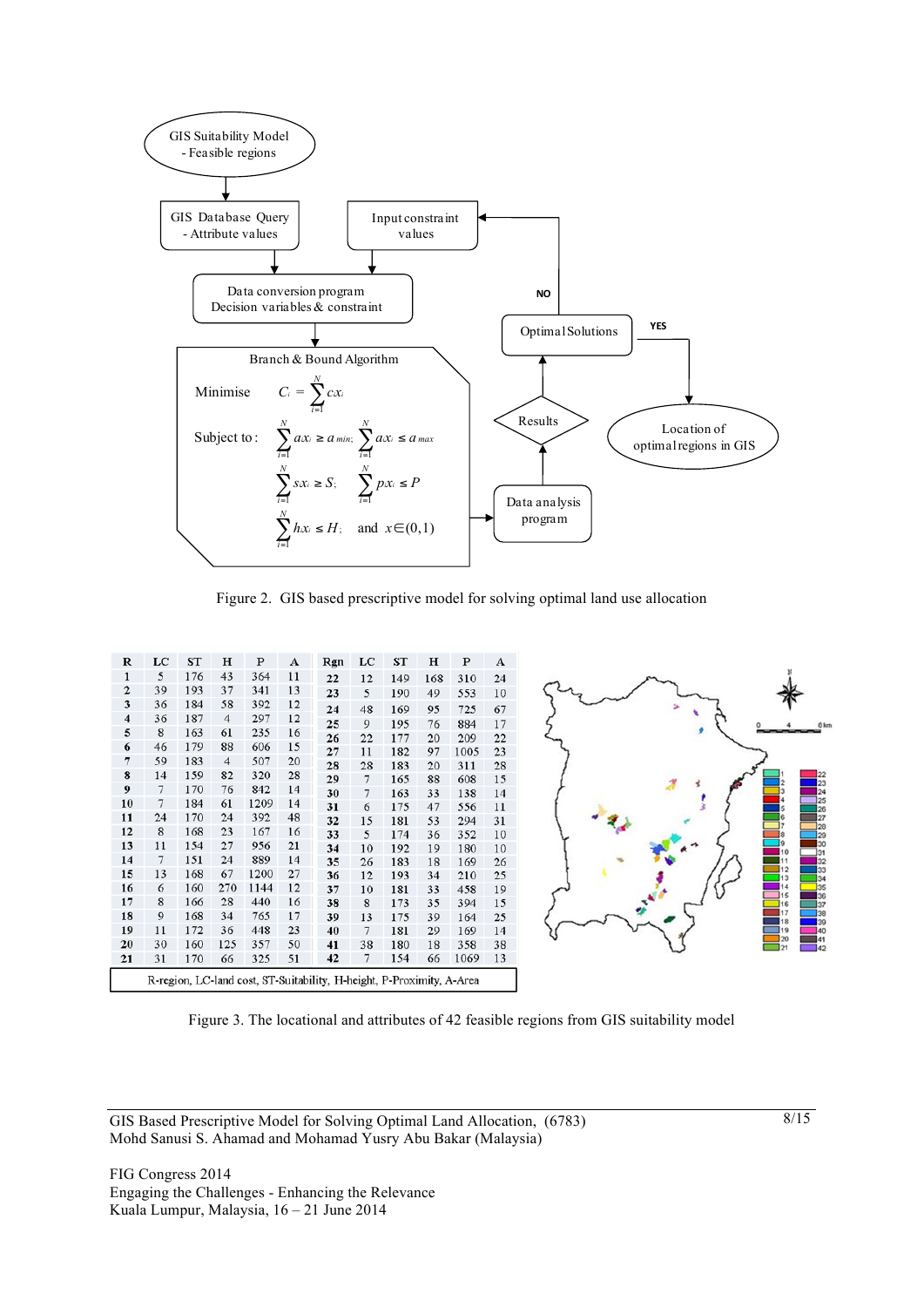#### **4. ANALYSIS AND RESULT**

A simple data conversion program was developed to convert the ASCII database file to a format readable by the programming algorithm. A series of tests were made in order to determine most optimal solutions for the problem. The problem was set for total area ranging between 350 to 400 hectares and the number of required regions set to 10. Changes were subsequently made to the right-hand values of the constraints to determine optimal solution. The test carried out with the right-hand value constraints set to maximum total suitability value; minimum total proximity; and minimum height of 10 regions. The model searched for optimal solution using the 'branch and bound' algorithm. The optimal solution will be 10 regions (decision variables) that produce minimum total land cost at maximised suitability, minimised proximity and minimised heights. The results will give a value 0 or 1 for each region (decision variable). A value 1 indicates that the region selected is optimal and a value 0 is otherwise. It describes the decision variables or regions that are selected in the search for optimal solutions. A data analysis program was subsequently developed to extract the suitability, proximity, and height attributes of the optimal results. It will search and summed the attributes of the optimal regions and display in tabular form. The summary of the results on optimal solution from a series of tests conducted on the zero-one integer programming model using MS-Excel spreadsheetis shown in Table 1. Subsequently, the mixed integer program for branch and bound algorithm contributed by Eindhoven University gives similar result as in Table 2.

Once the optimal feasible regions have been determined, their locations were presented in a map form in GIS software through normal classification process that assigned unique attribute numbers to the selected optimal regions. The most optimal regions represented by 10 decision variables  $(X_n)$  with value 1 were obtained from test no. 9 as shown in the table. The model determines optimal solution for the specific condition set, i.e. 10 regions that produced a total area between 350 to 400 hectares. The conditions were set based on the development planning requirement of the local planning authority for 2005-2010. The map location for the ten most optimal feasible regions can be seen in Figure 4. The algorithm search for optimal solution begins with constraint parameters set to the highest suitability score, least total proximity, and least total heights on combination of ten available regions. These constraint's parameters were then gradually increased and decreased to determine optimal value. Optimality in the search is reached when the total suitability constraint is at maximum possible and total proximity and heights are at minimum possible. The objective function of the model presents the total minimum land cost that will occur. Any attempt to increase the suitability constraint and decrease the height and proximity constraints from this point will consequently produce an infeasible solution. The statistical extract of the attributes and the spatial location of ten most optimal regions are described in Figure 4 presenting minimum total land cost as RM2.42 million.

GIS Based Prescriptive Model for Solving Optimal Land Allocation, (6783) Mohd Sanusi S. Ahamad and Mohamad Yusry Abu Bakar (Malaysia)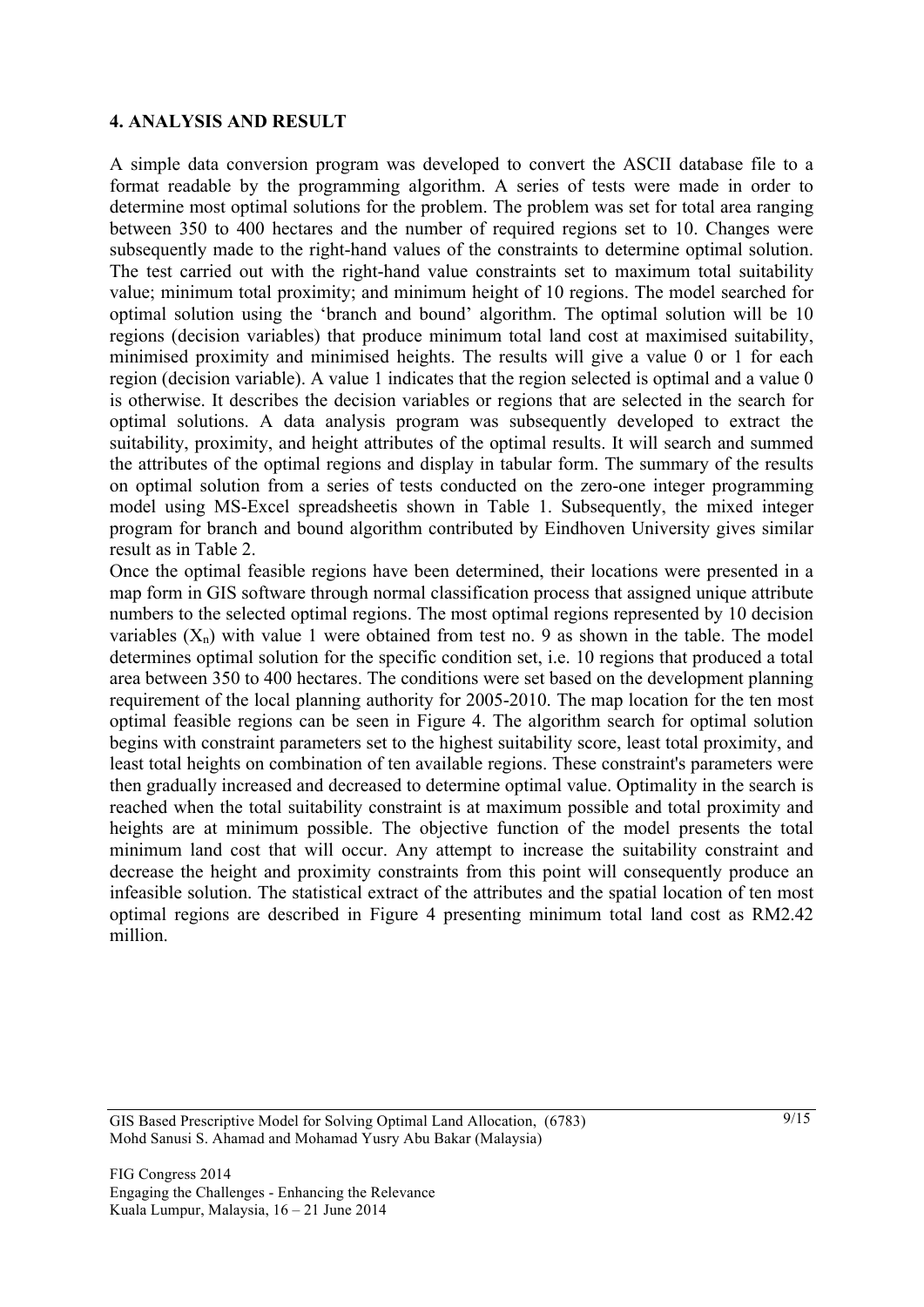| Home           | Insert       | Page Layout | Formulas   | Data    | Review      | View   | Acrobat     |        |     |   |                                        |  |
|----------------|--------------|-------------|------------|---------|-------------|--------|-------------|--------|-----|---|----------------------------------------|--|
| L21            | $\sim$<br>÷  | $f_x$       |            |         |             |        |             |        |     |   |                                        |  |
| B              | C            | D           | E          | F       | G           | H      |             |        | K   | L | M                                      |  |
|                |              |             |            |         |             |        |             |        |     |   |                                        |  |
| <b>Test</b>    | Ssuitability |             |            | SHeight | SProximity  |        |             | SArea  |     |   | 10 selected Regions                    |  |
|                | Setting      | Result      | Setting    | Result  | Setting     | Result | Setting     | Result |     |   |                                        |  |
| $\mathbf{1}$   | ≤1885        | 1729        | 2174       | 694     | 21935       | 5048   | 350 - 400   | 350    | 198 |   | 8, 15, 19, 20, 21, 24, 27, 32, 36, 39  |  |
| $\overline{2}$ | 21730        | 1734        | ≤693       | 605     | ≤5047       | 4962   | $350 - 400$ | 350    | 198 |   | 9, 11, 15, 19, 20, 21, 24, 32, 36, 40  |  |
| 3              | 21735        | 1744        | ≤694       | 575     | ≤4961       | 4387   | 350 - 400   | 350    | 199 |   | 11, 12, 15, 20, 21, 23, 24, 32, 36, 39 |  |
| 4              | 21745        | 1747        | ≤574       | 548     | ≤4386       | 3737   | 350 - 400   | 350    | 199 |   | 1, 11, 19, 20, 21, 24, 32, 36, 37, 39  |  |
| 5.             | 21748        | 1752        | ≤547       | 534     | ≤3736       | 3542   | 350 - 400   | 353    | 201 |   | 11, 19, 20, 21, 24, 32, 36, 37, 39, 40 |  |
| 6              | 21753        | 1757        | ≤533       | 518     | $\leq$ 3541 | 3303   | 350 - 400   | 352    | 212 |   | 11, 20, 21, 24, 26, 32, 36, 37, 39, 40 |  |
| 7              | 21758        | 1763        | $\leq 517$ | 516     | ≤3302       | 3263   | 350 - 400   | 356    | 216 |   | 11, 20, 21, 24, 32, 35, 36, 37, 39, 40 |  |
| 8              | 21764        | 1764        | $515$      | 486     | $\leq$ 3262 | 3177   | 350 - 400   | 350    | 223 |   | 11, 12, 20, 21, 24, 32, 34, 36, 40, 41 |  |
| 9              | 21765        | 1782        | ≤485       | 483     | $\leq$ 3176 | 3132   | 350 - 400   | 350    | 231 |   | 11, 20, 21, 24, 28, 32, 34, 35, 36, 40 |  |
| 10             | 21783        | 1785        | ≤482       | 396     | ≤3131       | 3117   | 350 - 400   | 353    | 242 |   | 11, 21, 24, 28, 32, 35, 36, 39, 40, 41 |  |
| 11             | ≥1786        | 1786        | ≤395       | 395     | ≤3116       | 3116   | $350 - 400$ | 350    | 239 |   | 11, 21, 24, 28, 32, 35, 36, 39, 40, 41 |  |
| 12             | 21786        | 1786        | 2395       | 487     | $\leq$ 3116 | 3093   | 350 - 400   | 351    | 251 |   | 20, 21, 24, 28, 32, 34, 35, 36, 39, 41 |  |
| 13             | ≤1786        | 1772        | ≤395       | 390     | ≤3116       | 3115   | $350 - 400$ | 355    | 243 |   | 11, 12, 21, 24, 28, 32, 35, 36, 39, 41 |  |
| 14             | ≥1786        | 1787        | ≤395       | 377     | 23116       | 3162   | 350 - 400   | 350    | 251 |   | 11, 21, 24, 26, 28, 32, 35, 36, 40, 41 |  |
|                |              |             |            |         |             |        |             |        |     |   |                                        |  |

Table 1. Results of zero-one integer programming model (MS EXCEL spread sheet)

Table 2. Results from mixed integer branch and bound program

| Test           | $\Sigma$ Suitability |        |            | $\Sigma$ Height | $\Sigma$ Distance |        | $\Sigma$ Area |        | 10 Selected         | $\Sigma$ Cost |
|----------------|----------------------|--------|------------|-----------------|-------------------|--------|---------------|--------|---------------------|---------------|
|                | Setting              | Result | Setting    | Result          | Setting           | Result | Setting       | Result | Regions             |               |
| $\mathbf{1}$   | $\leq$ 1885          | 1729   | $\geq$ 174 | 694             | $\geq$ 1935       | 5048   | 350-400       | 350    | 8, 15, 19, 20, 21,  | 198           |
|                |                      |        |            |                 |                   |        |               |        | 24, 27, 32, 36, 39  |               |
| $\overline{2}$ | $\geq$ 1730          | 1731   | $\leq 693$ | 581             | $\leq 5047$       | 4363   | 350-400       | 350    | 11, 12, 17, 19, 20, | 198           |
|                |                      |        |            |                 |                   |        |               |        | 21, 24, 27, 32, 36  |               |
| 3              | $\geq$ 1732          | 1747   | $\leq$ 580 | 548             | $\leq 4362$       | 3737   | 350-400       | 350    | 1, 11, 19, 20, 21,  | 199           |
|                |                      |        |            |                 |                   |        |               |        | 24, 32, 36, 37, 39  |               |
| 4              | $\geq$ 1748          | 1752   | $\leq 547$ | 534             | $\leq$ 3736       | 3542   | 350-400       | 353    | 11, 19, 20, 21, 24, | 201           |
|                |                      |        |            |                 |                   |        |               |        | 32, 36, 37, 39, 40  |               |
| 5              | $\geq$ 1753          | 1757   | $\leq$ 533 | 518             | $\leq$ 3541       | 3303   | 350-400       | 352    | 11, 20, 21, 24, 26, | 212           |
|                |                      |        |            |                 |                   |        |               |        | 32, 36, 37, 39, 40  |               |
| 6              | $\geq$ 1758          | 1763   | $\leq 517$ | 516             | $\leq$ 3302       | 3263   | 350-400       | 356    | 11, 20, 21, 24, 32, | 216           |
|                |                      |        |            |                 |                   |        |               |        | 35, 36, 37, 39, 40  |               |
| 7              | $\geq 1764$          | 1764   | $\leq 515$ | 486             | $\leq$ 3262       | 3177   | 350-400       | 350    | 11, 12, 20, 21, 24, | 223           |
|                |                      |        |            |                 |                   |        |               |        | 32, 34, 36, 40, 41  |               |
| 8              | $\geq 1765$          | 1782   | $\leq 485$ | 483             | $\leq$ 3176       | 3132   | 350-400       | 350    | 11, 20, 21, 24, 28, | 231           |
|                |                      |        |            |                 |                   |        |               |        | 32, 34, 35, 36, 40  |               |
| Q≉             | $\geq$ 1783          | 1785*  | $\leq 482$ | $396*$          | $\leq$ 3131       | 3117*  | 350-400       | 353*   | 11, 21, 24, 28, 32, | 242*          |
|                |                      |        |            |                 |                   |        |               |        | 35, 36, 39, 40, 41  |               |
| 10             | $\geq 1786$          | 1786   | $\geq$ 395 | 487             | $\leq$ 3116       | 3093   | 350-400       | 351    | 20, 21, 24, 28, 32, | 251           |
|                |                      |        |            |                 |                   |        |               |        | 34, 35, 36, 39, 41  |               |
| 11             | $\leq 1786$          | 1772   | $\leq$ 395 | 390             | $\leq$ 3116       | 3115   | 350-400       | 355    | 11, 12, 21, 24, 28, | 243           |
|                |                      |        |            |                 |                   |        |               |        | 32, 35, 36, 39, 41  |               |
| 12             | $\geq$ 1786          | 1787   | $\leq$ 395 | 377             | $\geq$ 3116       | 3162   | 350-400       | 350    | 11, 21, 24, 26, 28, | 251           |
|                |                      |        |            |                 |                   |        |               |        | 32, 35, 36, 40, 41  |               |

\* Optimal solution

GIS Based Prescriptive Model for Solving Optimal Land Allocation, (6783) Mohd Sanusi S. Ahamad and Mohamad Yusry Abu Bakar (Malaysia)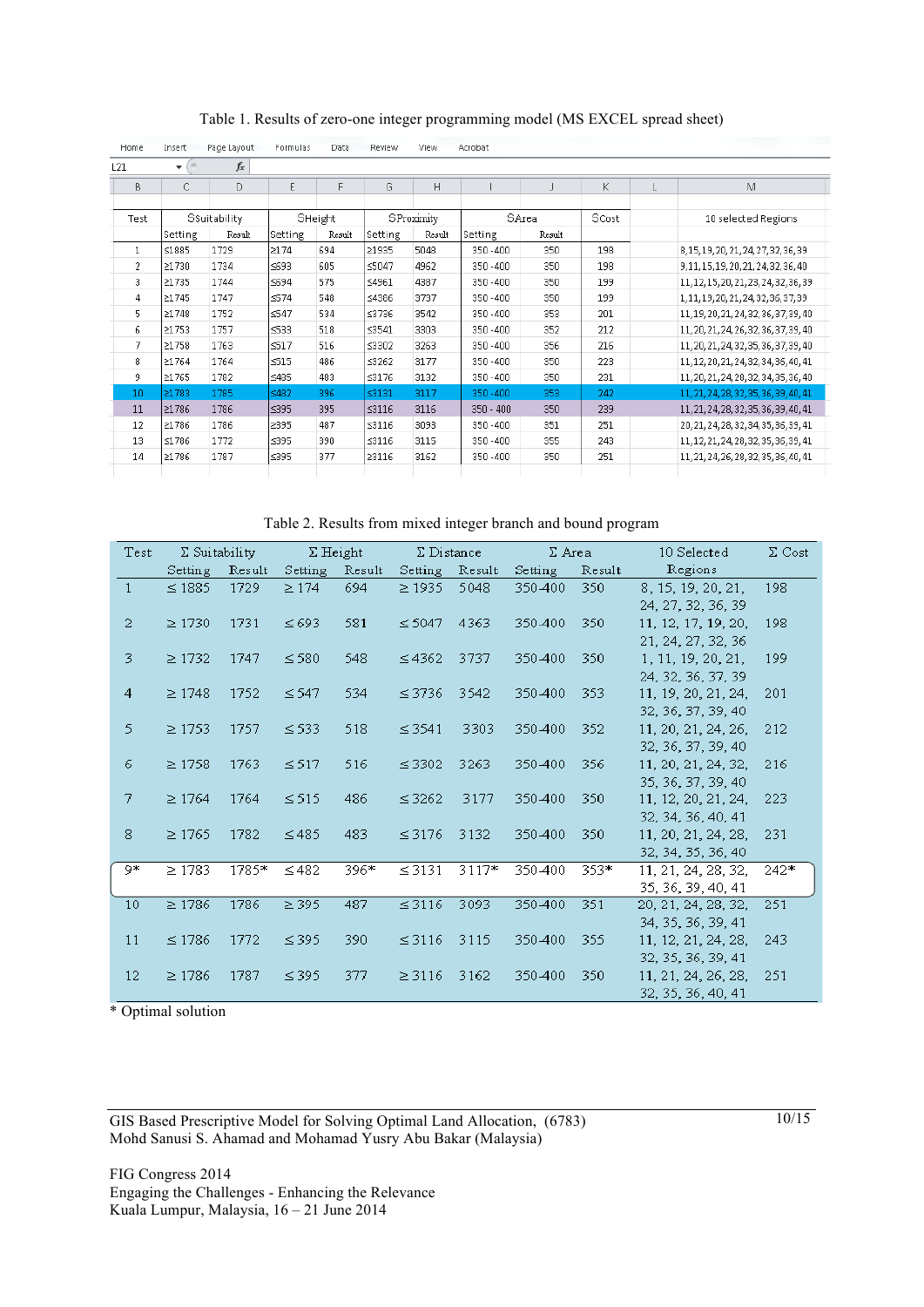| <b>Region</b> | <b>Suitability</b> | <b>Heights</b><br>(m) | <b>Proximity</b><br>(m) | Area<br>(Hect.) | <b>Land Cost</b><br>$*10^{\text{th}}$<br>Thousand) |                         |
|---------------|--------------------|-----------------------|-------------------------|-----------------|----------------------------------------------------|-------------------------|
| 11            | 170                | 24                    | 392                     | 48              | 24                                                 |                         |
| 21            | 170                | 66                    | 325                     | 51              | 31                                                 |                         |
| 24            | 169                | 95                    | 725                     | 67              | 48                                                 |                         |
| 28            | 183                | 20                    | 311                     | 28              | 28                                                 | <b>REGION</b>           |
| 32            | 181                | 53                    | 294                     | 31              | 15                                                 | 11<br>21                |
| 35            | 183                | 18                    | 169                     | 26              | 26                                                 | 24<br>28                |
| 36            | 193                | 34                    | 210                     | 25              | 12                                                 | 32<br>35                |
| 39            | 175                | 39                    | 164                     | 25              | 13                                                 | 36<br>$\alpha$<br>39    |
| 40            | 181                | 29                    | 169                     | 14              | 7                                                  | 40<br>$\blacksquare$ 41 |
| 41            | 180                | 18                    | 358                     | 38              | 38                                                 |                         |
| <b>Total</b>  | 1785               | 396                   | 3117                    | 353             | 242                                                |                         |

Figure 4. Spatial Location and Attributes of 10 most optimal regions

#### **4.1 Sensitivity of the zero-one integer programming model**

The sensitivity test was performed to study the model properties through changes in the input variables and analysed its effect on the model outputs. In land use planning, it is extremely important to study the effect of altering various planning requirements as expressed by constraints in their problem. For a general integer programming problem and its optimal solution, the major types of questions concerning the sensitivity of the solution that may be asked are (Killen, 1983):

1) The effect of changes in the right-hand side value on certain constraints

2) The effect of changes in the coefficients of the objective function

3) The effect of changes in the coefficients of certain constraints values

4) The effect when the constraints are reduced from the original problem

The determination of an optimal solution in the previous section showed sensitivity through changes made to the right-hand side value of suitability, proximity, and height constraints. The effect of the changes does alter some of the selected optimal regions. Therefore, the model is sensitive to the changes made on the constraint values. In land allocation problem, the coefficients of the objective function and constraints have the integer value 1. Therefore, it is not necessary to determine the sensitiveness of the changes in their coefficient values.

The subsequent sensitivity analysis was reduction in the number of constraint where the number of optimal regions required was not considered in the problem. The test was performed for a second time on the database attributes of the 42 feasible regions. The model was tested with the initial right-hand side values previously set on test run no.10 (Table 2). Four difference sets of test were performed to determine the optimal solutions. The results show identical optimal regions in two tests and an increase in the number of regions in the other tests (Table 3). Further test were made on the condition for 'the total area' required where it was reduced to half the previous value. Optimal solutions were obtained for four tests as shown in Table 4. The result produces identical optimal regions. This shows that the model output is not sensitive to the reduction of constraint conditions.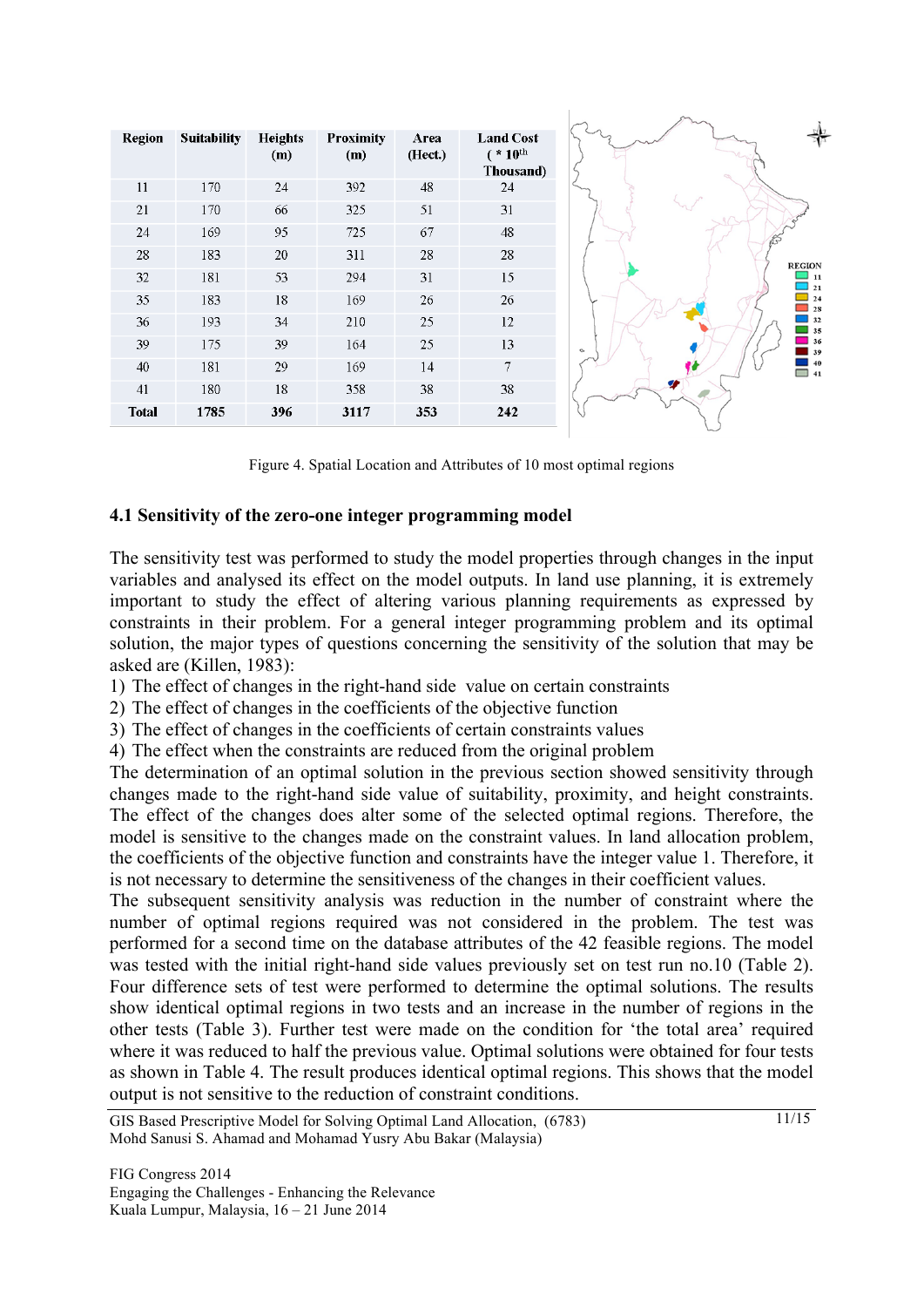The last test summarised the selected optimal regions from the entire test performed on the database attribute values as presented in Table 5. The summary shows a similarity in the optimal regions obtained in cases where the number of region was specified and in cases with unspecified region's condition. In the reduced constraint condition, four out of six optimal regions are similar. This indicates a consistency in the determination of optimal regions (decision variables) by the zero-one integer programming model.

| Test | $\Sigma$ Suitability |        | $\Sigma$ Height |        |             | $\Sigma$ Distance |         | $\Sigma$ Area | 10 Selected            | $\Sigma$ Cost |
|------|----------------------|--------|-----------------|--------|-------------|-------------------|---------|---------------|------------------------|---------------|
|      | Setting              | Result | Setting         | Result | Setting     | Result            | Setting | Result        | Regions                |               |
| $1*$ | $\geq 1783$          | 1785*  | $\leq 482$      | $396*$ | $\leq$ 3131 | $3117*$           | 350-400 | $353*$        | 11, 21, 24, 28, 32,    | $242*$        |
|      |                      |        |                 |        |             |                   |         |               | 35, 36, 39, 40, 41     |               |
| 2    | $\geq 1786$          | 2047   | $\geq$ 395      | 732    | $\leq$ 3116 | 3083              | 350-400 | 352           | 5, 8, 11, 20, 21, 22,  | 199           |
|      |                      |        |                 |        |             |                   |         |               | 30, 32, 35, 36, 39, 40 |               |
| 3    | $\leq 1786$          | 1772   | $\leq$ 395      | 390    | $\leq$ 3116 | 3115              | 350-400 | 355           | 11, 12, 21, 24, 28,    | 243           |
|      |                      |        |                 |        |             |                   |         |               | 32, 35, 36, 39, 41     |               |
| 4    | $\geq 1786$          | 2110   | $\leq$ 395      | 391    | $\geq 3116$ | 4252              | 350-400 | 351           | 11, 12, 13, 19, 21, 28 | 227           |
|      |                      |        |                 |        |             |                   |         |               | 32, 35, 36, 37, 39, 41 |               |

Table 3. Sensitivity test on optimal solutions with unspecified condition on regions

\* Optimal solution

Table 4. Sensitivity test on optimal solutions with reduced value for constraints

| Test | $\Sigma$ Suitability |         | $\Sigma$ Height |        | $\Sigma$ Distance<br>$\Sigma$ Area |        | 10 Selected | $\Sigma$ Cost |                           |        |
|------|----------------------|---------|-----------------|--------|------------------------------------|--------|-------------|---------------|---------------------------|--------|
|      | Setting              | Result  | Setting         | Result | Setting                            | Result | Setting     | Result        | Regions                   |        |
|      | $\geq 893$           | 1059    | $\leq 198$      | 185    | $\leq 1558$                        | 1550   | 150-200     | 151           | 11, 12, 19, 36, 39,<br>40 | 75     |
|      | $\geq 1060$          | 1064    | $\leq 184$      | 169    | $\leq 1549$                        | 1311   | 150-200     | 150           | 11, 12, 26, 36, 39,<br>40 | 86     |
| 3    | $\geq 1065$          | 1070    | $\geq 168$      | 167    | $\leq 1310$                        | 1271   | 150-200     | 154           | 11, 12, 35, 36, 39,<br>40 | 90     |
| $4*$ | $\leq 1071$          | $1071*$ | $\leq 166$      | $162*$ | $\leq 1270$                        | 1248*  | 150-200     | $150*$        | 26, 30, 35, 36, 39,<br>41 | $118*$ |

\* Optimal solution

|  | Table 5. Summary of selected optimal regions |  |
|--|----------------------------------------------|--|
|  |                                              |  |
|  |                                              |  |

| Condition           | Area |        |                |        |        |                |                          | Selected regions |     |    |     |                |     |
|---------------------|------|--------|----------------|--------|--------|----------------|--------------------------|------------------|-----|----|-----|----------------|-----|
| Ten optimal regions | 242  | 11     | 21             | 24     | $\sim$ | 28             | $\overline{\phantom{a}}$ | 32               | -35 | 36 | 39  | 40             | 41  |
| Unspecified region  | 242  |        | 21             | - 24   | $\sim$ | 28             | $\blacksquare$           | 32               | 35  | 36 | -39 | 40             | 41  |
| Reduced constraint  | 118  | $\sim$ | $\blacksquare$ | $\sim$ | 26     | $\blacksquare$ | 30                       | $\sim$           | 35  | 36 | 39  | $\blacksquare$ | -41 |

GIS Based Prescriptive Model for Solving Optimal Land Allocation, (6783) Mohd Sanusi S. Ahamad and Mohamad Yusry Abu Bakar (Malaysia)

FIG Congress 2014 Engaging the Challenges - Enhancing the Relevance Kuala Lumpur, Malaysia, 16 – 21 June 2014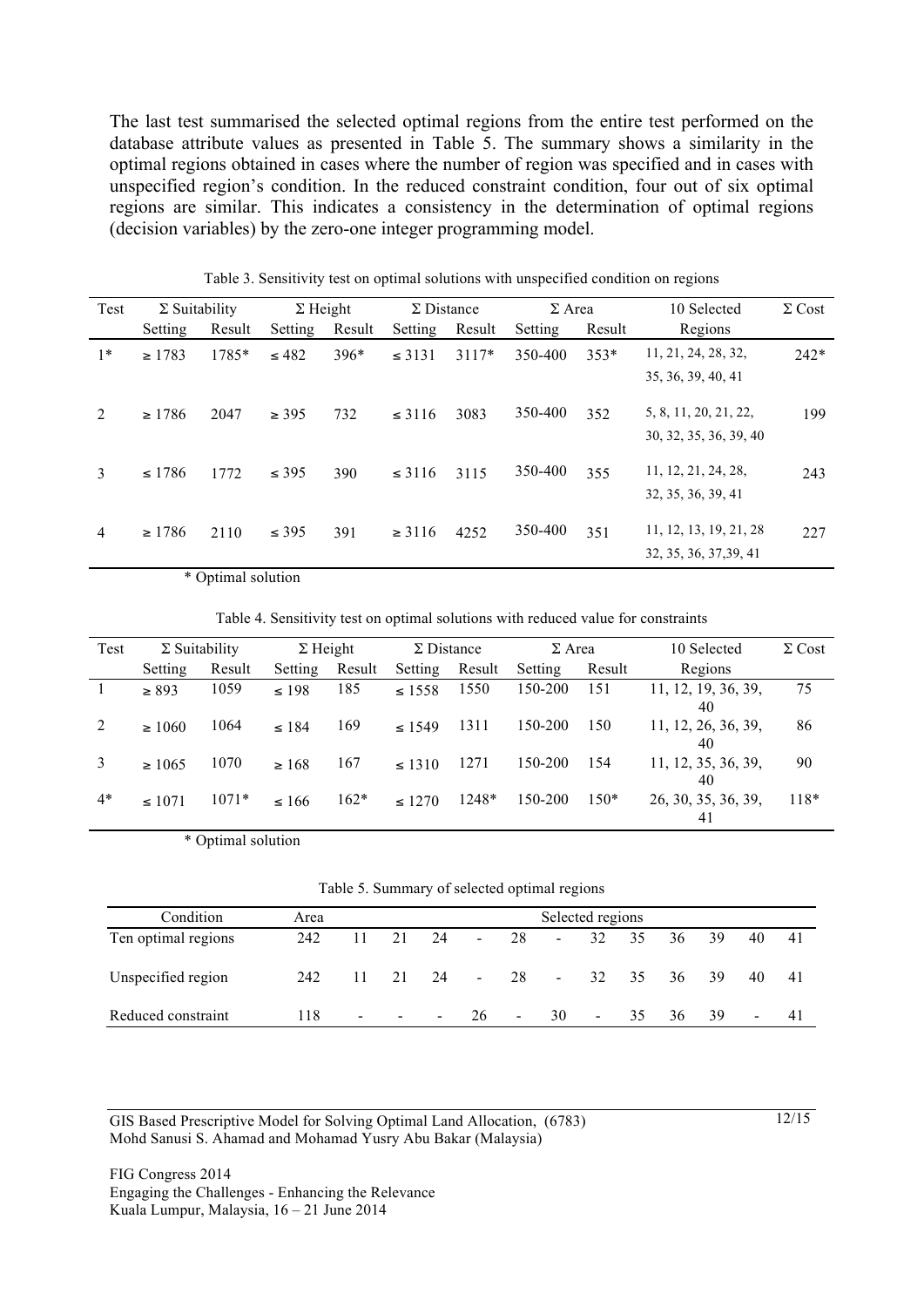### **5. CONCLUSION**

The results show that the model is capable of producing optimal feasible regions based on the objectives and constraints initially set in the allocation problem The model is not sensitive to the number of constraint condition imposed on the problem but is sensitive to the changes made on the value (right-hand side) of the constraints. This indicates that the right-hand side value of the constraints is the determinant in the choice of optimal regions. Therefore the objective function (minimised total land development cost) will be affected by the changes made to the value of any development constraints (land suitability, proximity, or heights). But the reduction of additional constraints may not cause the current optimal solution to any given problem to change. The application of optimization method here shows the importance of choosing a correct value for the constraints.

The study on the ten optimal regions through ground verification has given an indication that their location characteristics are suitable for future residential land allocation. There is no independent evidence from experts (planners or decision makers) that can suggest that the selected regions are the best or to justify the effectiveness of the proposed approach in respect to the residential land use allocation. The main objective is to show that an optimization model can be integrated with GIS/MCE suitability analysis in finding the optimal solution for a specific land use allocation problem. In conclusion, it is important to acknowledge that the decision variables in the optimal problem are all the feasible regions suitable for the residential land use that was prior selected in the earlier suitability analysis model. It does not indicate that the deselected feasible regions are not suitable. They are suitable regions but not the optimal set in terms of the objectives and constraints of the allocation problem.

# **REFERENCES**

Aerts, J.C.J.H., Eisinger, E., Heuvelink, G.B.M., Stewart, T.J., 2003. Using linear integer programming for multi-site land-use allocation. Geographical Analysis 35(2) 148-169. doi: 10.1353/geo.2003.0001.

Ahamad, M.S., Shamshad, A., Wan Aminuddin, W.H., 2006. The sensitivity of AHP weightings as applied in GIS/MCE land suitability model. GIS Bulletin-The National Spatial Data and Mapping Commission, Malaysia, 1(06) 12–21,

http://www.jupem.gov.my/JupemGeoportal/GISbuletin/GIS1\_2006.pdf

Ahamad, M.S., Rabiah, A., 2009. Improved hierarchical criterion weighting for GIS-multiple criteria site suitability model. Proceedings of the 1<sup>st</sup> ASEAN Civil Engineering Conference: Civil Engineering Innovations for Regional Development*,*Pataya, Thailand,

http://conference.eng.chula.ac.th/index.php/acec/acec2008/search/presenters

Basnet, B., Apan, A., Raine, S., 2001. Selecting suitable sites for animal waste application using a raster GIS*.* Environmental Management 28, 519–531. doi:10.1007/s002670010241.

Benabdallah, S., Wright, J.R., 1992. Multiple subregion allocation models. Journal of Urban Planning and Development 118(1), 24-40. doi:10.1061/(ASCE)0733-9488(1992)118:1(24).

Bilgehan, N., Tayfun, C., Ali B., 2010. Selection of MSW landfill site for Konya, Turkey using GIS and multi-criteria evaluation. Journal of Environmental Monitoring and Assessment 160, 491–500. doi: 10.1007/s10661-008-0713-8.

GIS Based Prescriptive Model for Solving Optimal Land Allocation, (6783) Mohd Sanusi S. Ahamad and Mohamad Yusry Abu Bakar (Malaysia)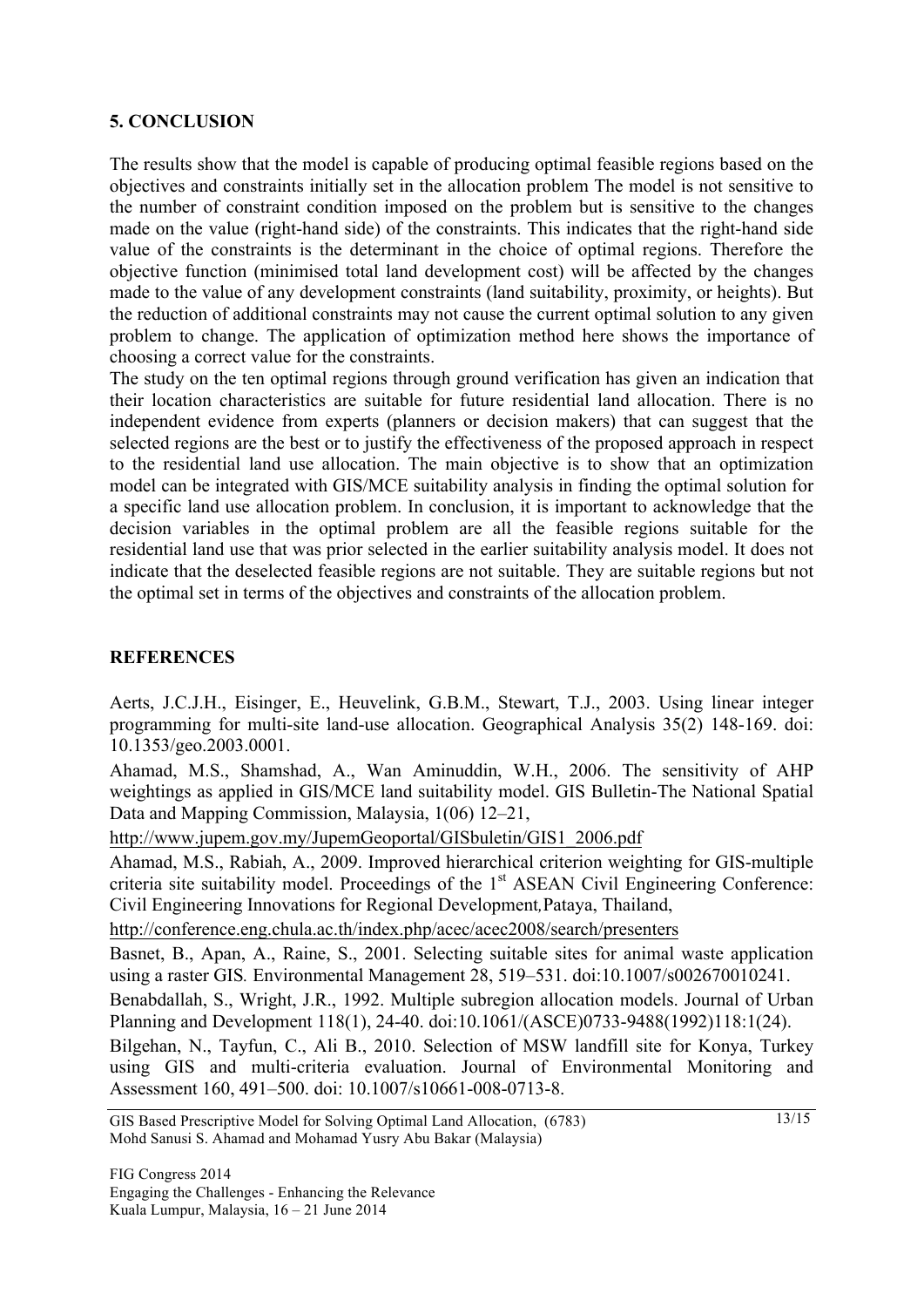Bunn, D.W., 1982. Analysis for Optimal Decisions*,* John Wiley & Sons, New York. 275pp.

Christelle, G., Narendra, J., Christian, P., 2000. Using intelligent backtracking to improve branch-and-bound methods: An application to open-shop problems. European Journal of Operational Research 127(2), 344-354. doi:10.1016/S0377-2217(99)00488-9.

Chuvieco, E., 1993. Integration of linear programming and GIS for land use modelling. International Journal of Geographical Information Science 7(1), 71- 83. doi: 10.1080/02693799308901940.

Eastman, J.R., Jin, W., Kyem, P.A.K., Tolendo, J., 1995. Raster procedures for multiple criteria/multiple objective decisions. Journal of the Photogrammetric Engineering and Remote Sensing 61(5), 539–547.

Fabbri, K., 1998, A methodology to supporting decision making in integrated coastal zone management. Ocean and Coastal Management 39, 51–62. doi:10.1016/S0964-5691(98)00013- 1.

Giancarlo, B., Sonia, S., Lucia, G., Elisa, F., Sonia, V., Roberto, R., 2009. GIS multi-criteria and multi-factor spatial analysis for the probability assessment of the existence of illegal landfills. International Journal of Geographical Information Science 23(10) 1233–1244. doi: 10.1080/13658810802112128.

Gilbert, K.C., Holmes, D.D., Rosenthal, R.E., 1985. A multi-objective discrete optimization model for land allocation. Management Science 31(12) 1509-1521.

Goicoecha, A., Hansen, D.R., Duckstein, L., 1982. Multiobjective Decision Analysis with Engineering and Business Applications. Wiley, New York. 519pp.

Jeroen, C.J.H., Aerts, E.E., Gerard, B.M.H., Theodor, J. S., 2003. Using linear integer programming for multi-site land-use allocation. Geographical Analysis 35(2), 148-169. doi: 10.1353/geo.2003.0001.

Killen, J. E., 1983. Mathematical Programming Methods for Geographers and Planners. Croom Helm Publisher, London. 363pp.

Kliskey, A.D., 2000, Recreation terrain suitability mapping: A spatially explicit methodology for determining recreation potential for resource use assessment. Landscape Urban Planning 52, 33–43. doi:10.1016/S0169-2046(00)00111-0.

Malczewski, J., 2004. GIS-based land-use suitability analysis: A critical overview. Progress in Planning 62, 3–65. doi:10.1016/j.progress.2003.09.002.

Mavrotas, G., Diakoulaki, D., 1998. A branch and bound algorithm for mixed zero-one multiple objective linear programming. European Journal of Operational Research 107(3), 530-541. doi:10.1016/S0377-2217(97)00077-5.

Natesan, U., Suresh, E.S.M., 2002. Site suitability evaluation for locating sanitary landfills using GIS. Journal of the Indian Society of Remote Sensing 30 (4), 261-264. doi: 10.1007/BF03000369.

Notebaert, P., and Eikland, K., 2008, LP Solver version 5.1, Eindhoven University of Technology, Netherlands.http://sourceforge.net/projects/lpsolve/ [accessed July 2008]

Riveira, I.S., Maseda, R.C., 2006. A review of rural land-use planning models. Environment and Planning B: Planning and Design 33(2), 165–183. doi:10.1068/b31073.

Robert, G.H., Charles, S.R., Stephanie, A.S., 2000. An integer optimization approach to a probabilistic reserve site selection problem. Operations Research 48(5), 697-708.doi: